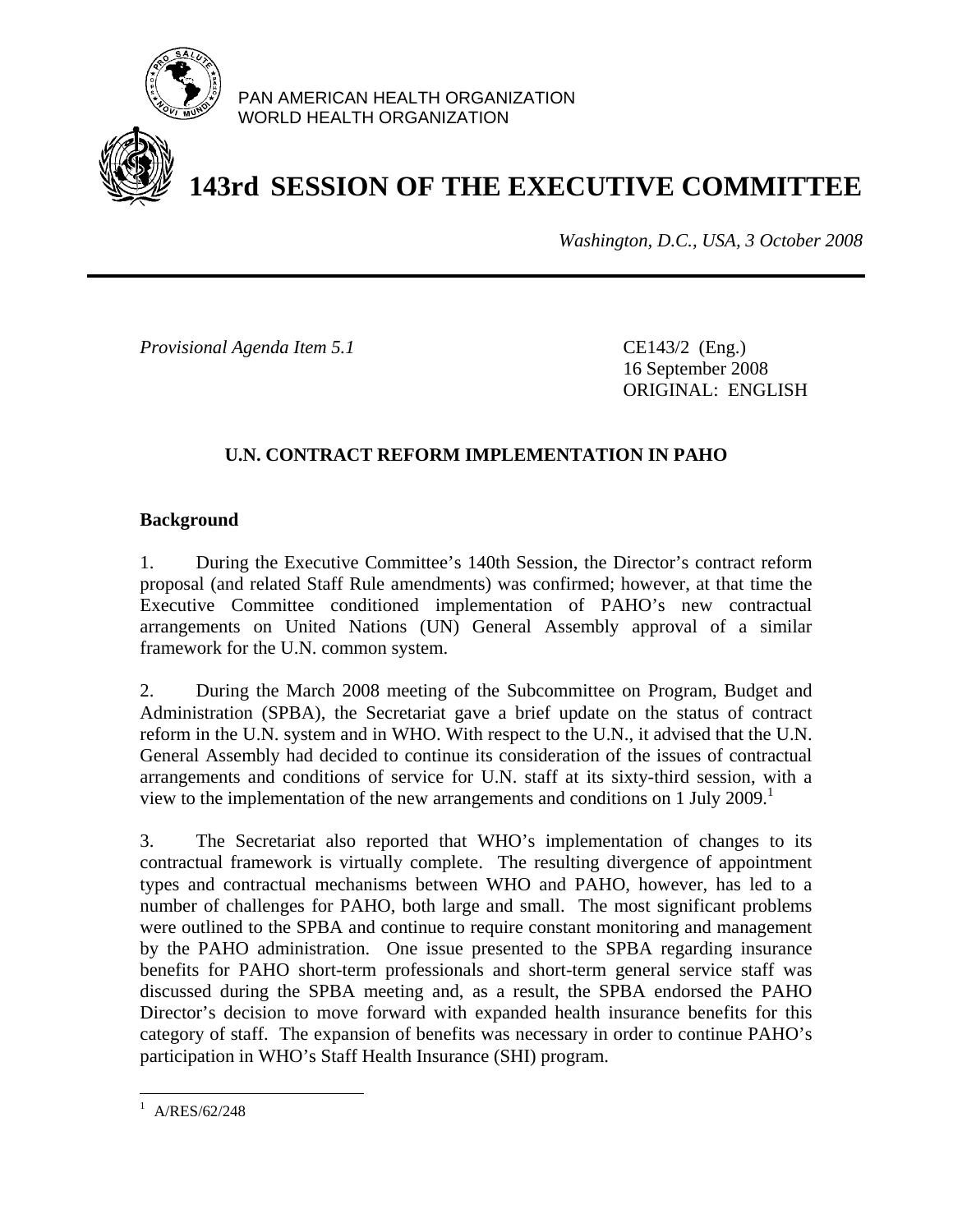CE143/2 (Eng.) Page 2

4. One other matter originally raised at the 140th Session of the Executive Committee as part of PAHO's June 2007 contract reform proposal continues to be of great concern to PAHO and is becoming a significant challenge as time progresses. That matter is as follows:

### **Short-Term Consultants (STCs)**

5. On 1 July 2008, WHO implemented extensive changes to its policy regarding the hiring of consultants. Prior to these changes, WHO consultants were considered staff members of WHO and entitled to certain benefits, including participation in the United Nations Joint Staff Pension Fund (UNJSPF), leave, and income tax reimbursement. The same is currently true in PAHO. WHO has amended its staff rules to convert consultant contracts to non-staff contracts. WHO's new policy:

- streamlines a number of WHO temporary contracts into a single consultant contract mechanism;
- clarifies the status of consultants as non-U.N. staff;
- establishes clear parameters for the use of the new consultant contractual mechanism;
- establishes procedures for the selection of consultants;
- establishes compensation guidelines.

6. As a result of their new non-staff member status, WHO consultants are no longer insured under WHO's Staff Health Insurance (SHI) policy but under a private insurance policy which provides an equivalent level of coverage; they no longer participate in the UNJSPF; they are not entitled to annual or sick leave; and they are not entitled to income tax reimbursement by WHO.

7. Similar changes to the status of PAHO short-term consultants (STCs) were wrapped into PAHO's contract reform proposal. Consequently, PAHO has been unable to implement a similar change regarding its STC contracts. This situation has created an immediate difficulty regarding health insurance coverage for the 67 STCs PAHO currently employs. Consultants at WHO Headquarters and in WHO regional offices are no longer covered under WHO's SHI policy but under private insurance. PAHO's STC's cannot participate in the private insurance plan – since they continue to be PAHO staff members – but maintaining them in the WHO SHI program was not anticipated by WHO. PAHO's Human Resources Management Area is currently negotiating with WHO to maintain STCs under WHO's SHI policy until such time as PAHO can move forward to change the status of its consultants to non-staff.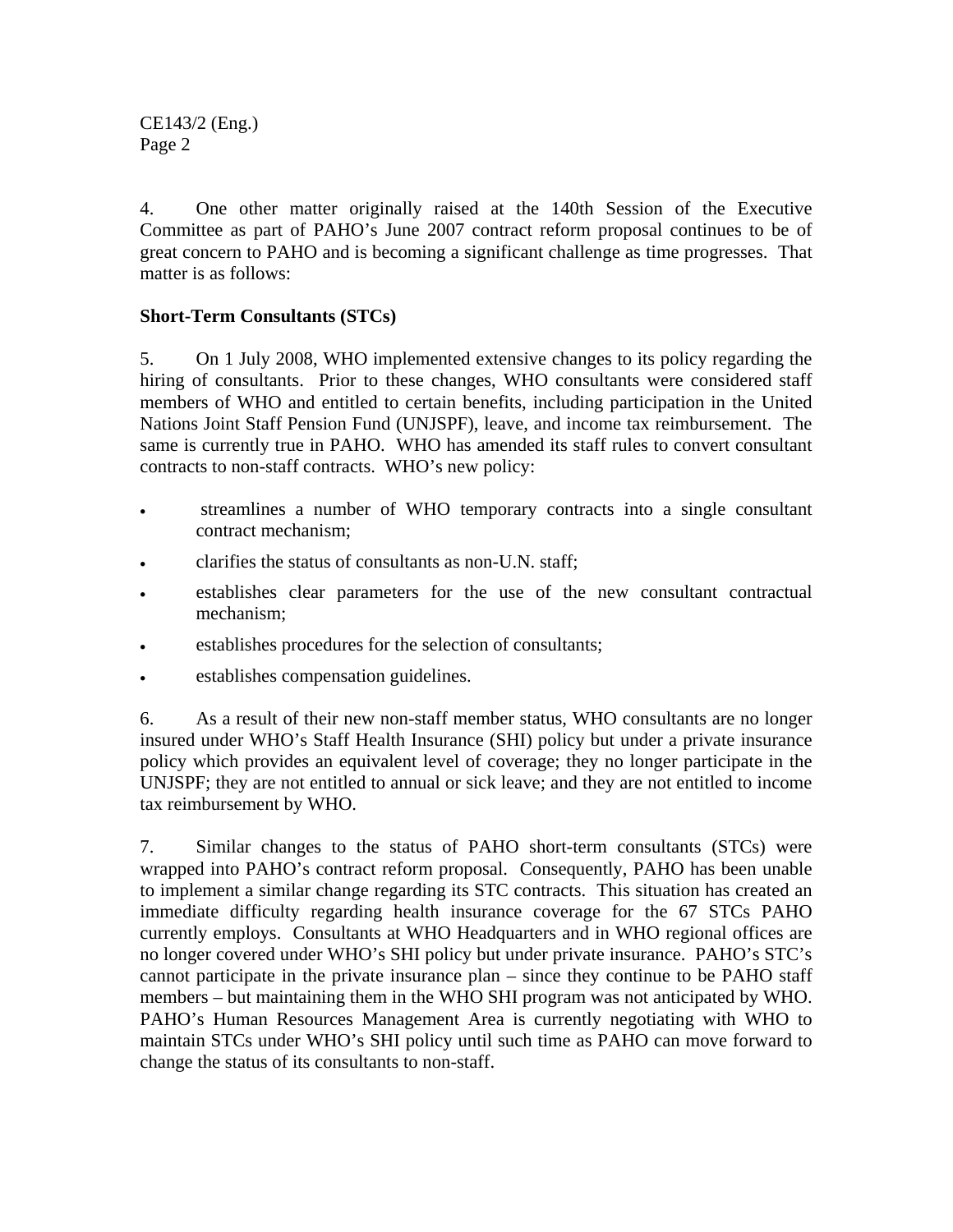8. Moreover, PAHO must still continue to contribute, on a monthly basis, an amount equal to 15.8% of an STC's salary to the United Nations Joint Staff Pension Fund (UNJSPF) on behalf of the STC staff members who have chosen to participate in the Fund. Total pension fund contributions by PAHO on behalf of its STCs during 2007 were approximately US\$189,900.

9. Also, due to their current status as U.N. staff members, PAHO's STCs continue to be eligible for sick leave at full pay. They also may receive up to two days of leave in a one-month period if they hold contracts of more than two months duration, and adoption leave. Under a non-U.N. staff contract, there would be no leave entitlements for PAHO's consultants.

10. In addition, PAHO must still continue to reimburse income tax payments for United States citizens and residents holding STC contracts, as well as half of their social security contributions. While the amounts paid to the U.S. government are refunded to PAHO, there is an associated administrative cost for processing STC income tax and social security payments, that PAHO continues to incur. If PAHO is allowed to implement a new non-U.N. staff consultant contract, all consultants would be responsible for ensuring that they comply with the tax laws applicable in their country of residence.

11. In light of the above, PAHO is seeking the Executive Committee's approval to implement, with effect from 1 January 2009, those Staff Rule amendments which were confirmed during the 140th Session of the Executive Committee and which would change the status of PAHO's STCs to non-U.N. staff.

12. Finally, there remain two important issues which were confirmed during the Executive Committee's 140th Session and whose delayed implementation continues to be of concern to PAHO – the establishment of continuing contracts in PAHO and also the amendment of the contract length of temporary staff from a maximum of 11 months to a maximum of 24 months. While the delay in moving forward with these two initiatives is not currently creating significant problems for PAHO, the administrative burden of continuing with PAHO's current processes for renewing and extending contracts, as well as the disparity that now exists between WHO's and PAHO's hiring processes, is cause for concern. PAHO looks forward to resolving these issues in the near future.

### **Action by the Executive Committee**

13. In light of the above, the Committee may wish to consider the following proposed resolution: